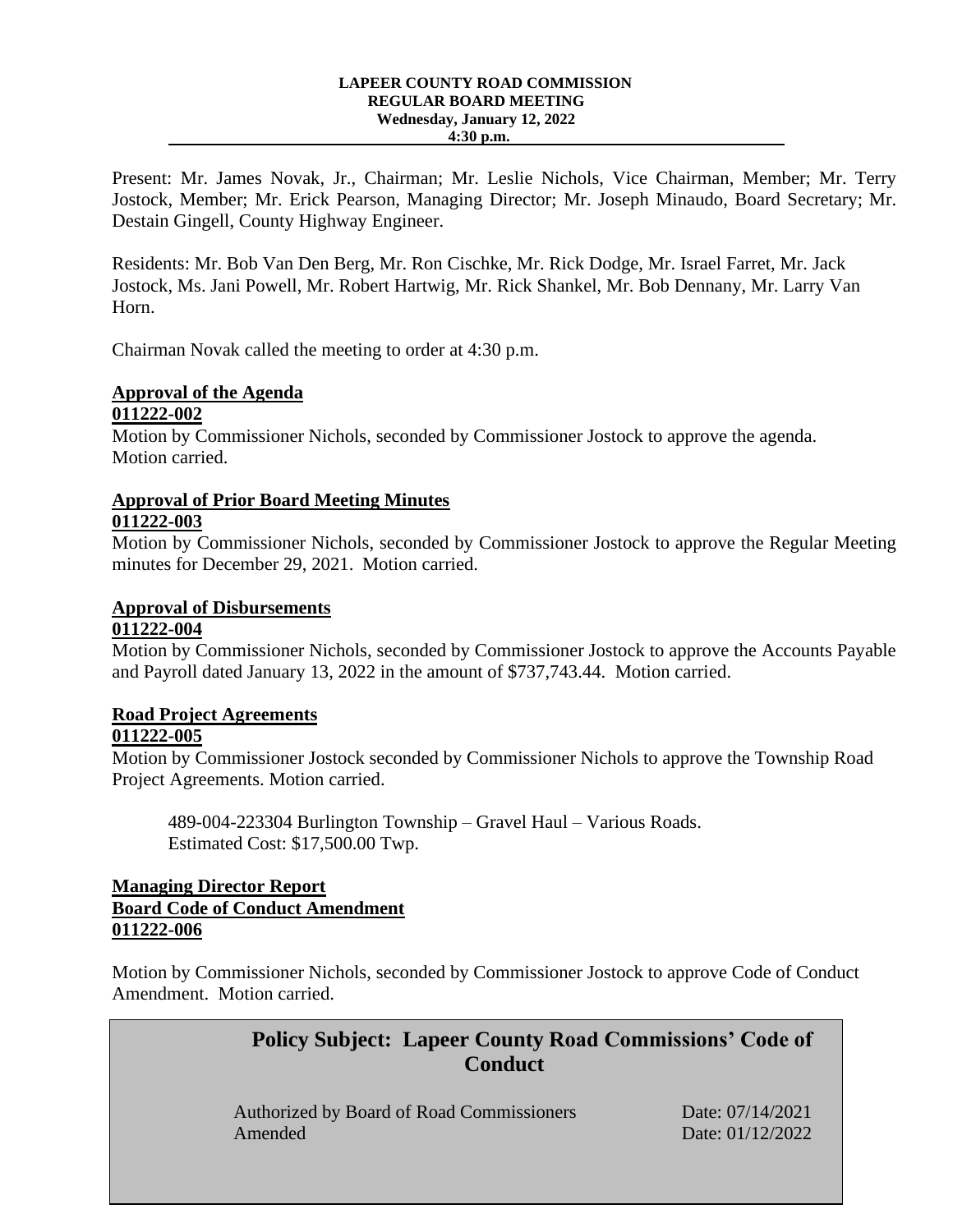The Lapeer County Road Commission Board agrees they shall conduct themselves lawfully,with integrity and high ethical standards. Each Commissioner shall:

- Attend as many meetings as possible, stay informed of issues concerning the RoadCommission, and inform the Managing Director of any impending absences.
- Exercise his/her obligation to vote upon issues at hand unless a conflict of interest ispresent, or abstain.
- Avoid personally directing or interfering with any part of the operations or administration of the Road Commission, and instead refer operational or administrative matters or concerns to the Managing Director.
- Work with other Commissioners to establish effective policies, and delegate authority for administration of the Road Commission to the Managing Director.
- Avoid being placed in a position of conflict of interest and refrain from using our Boardposition for personal or partisan gain.
- Avoid, as any individual member, indicating that a position is representative of the Board unless the issue has been thoroughly discussed and approved at a Board meeting and will support the position officially taken by the Board.
- Promptly and timely report any threatened, suspected, or known legal concerns involving the Road Commission or any threatened or filed litigation against the Road Commission to the appropriate entities, which may include (but may not be limited to) the Managing Director, the Board Chairperson, or the Road Commission's risk insurers.
- Strictly maintain confidentiality appropriate to sensitive issues and information that otherwise may tend to compromise the integrity or legal standing of the Road Commission, especially those matters discussed in a closed session that is privileged under applicable law.
- Adopt policies and programs that do not discriminate on the basis of religion, race, color,national origin, age, sex, height, weight, marital status or disability.

# **Allan Johnson Resolution 011222-007**

# **BE IT KNOWN TO ALL PERSONS THAT**

# **In Special Recognition of**

# **Allan Johnson, Lapeer County Road Commission**

WHEREAS, Allan Johnson worked in the following departments and locations; Mechanic in the Lapeer Garage in December of 1996; Truck Operator in September of 1998, Truck Operator in the Construction Crew in 2000, and a Heavy Equipment Operator at the North Branch Garage in June of 2005, and has remained there for the remainder of his career; and,

WHEREAS, Allan Johnson is a dedicated and faithful employee of the Lapeer County Road Commission; and,

WHEREAS, Allan Johnson has used his talents as an Mechanic, Truck Operator and knowledge as a Heavy Equipment Operator to maintain the roads in Lapeer County for the past twenty-five plus years; and,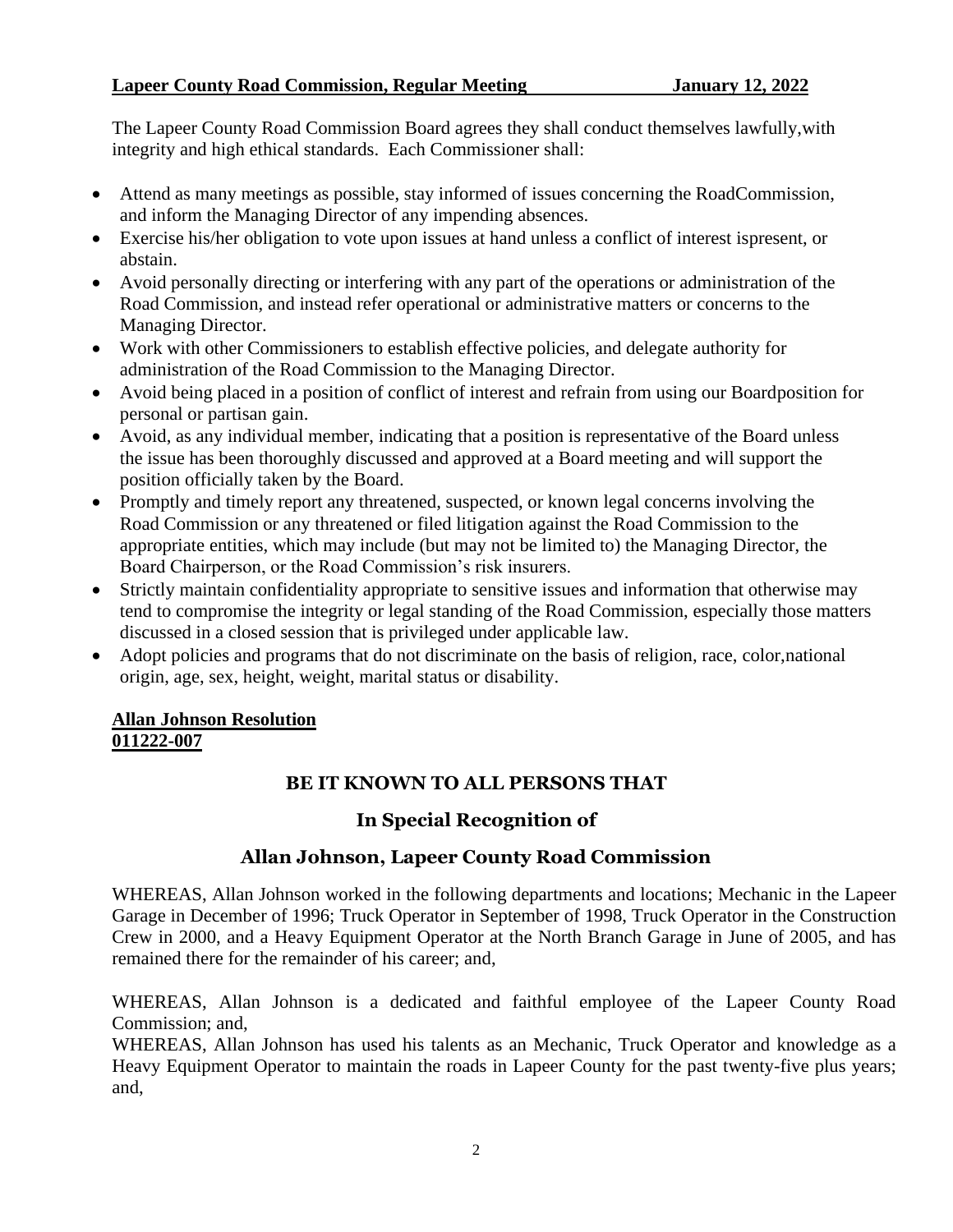#### **Lapeer County Road Commission, Regular Meeting January 12, 2022**

WHEREAS, as a result of Allan Johnson's diligence and work ethic, he has contributed greatly to the excellent condition of the roads in the Lapeer and North Branch Districts, ensuring the wellbeing of all who use them; and,

WHEREAS, Allan Johnson will be retiring January 15, 2022 after more than twenty-five years of service to the community; and,

WHEREAS, Allan Johnson's hard work will be missed by one and all.

NOW THEREFORE BE IT RESOLVED, that the Board of Lapeer County Road Commissioners, does hereby extend our sincere thanks and heartfelt gratitude.

BE IT FURTHER RESOLVED, that this resolution be entered into the records of the Board of Lapeer County Road Commissioners, Lapeer County, State of Michigan on this twelfth day of January, 2022, there to remain forever.

#### **Board Resolution 011222-008**

Motion by Commissioner Nichols, seconded by Commissioner Novak to approve Board Resolution. Novak and Nichols Aye, Jostock Nay. Motion carried.

# **RESOLUTION LAPEER COUNTY ROAD COMMISSION**

WHEREAS, the Lapeer County Road Commission has adopted a Code of Conduct for the Commissioners;

WHEREAS, that Code of Conduct specifically prohibits Commissioners from directing or interfering with any parts of the operations or administration of the Road Commission;

WHEREAS, it further directs Commissioners to refer operational or administrative matters or concerns to the Managing Director, not to involve themselves;

WHEREAS, in carrying out that Code of Conduct, the Board re-affirms that policy and directs that no individual Commissioner should be in any of the work areas and/or discuss with any employee any matter pertaining to the Road Commission during working hours without the express approval and consent of the Managing Director;

WHEREAS, also in furtherance of this policy, all employees of the Road Commission when approached by any individual member of the Road Commission during working hours and on Road Commission premises, is authorized to tell the individual Commissioner that pursuant to the actions by the Board of Road Commissioners, they are not obligated to talk to the Road Commissioner during working hours and are directed to refer any questions to the Managing Director;

WHEREAS, the Managing Director will provide a copy of this Resolution to all supervisors; and

WHEREAS, the Board acknowledges its obligation to allow the Managing Director to manage the operations, employees to perform their job and services on behalf of residents of the community and that the Board of Commissioners only speaks through the Board as a whole, not through individual Board Members and their statements or actions.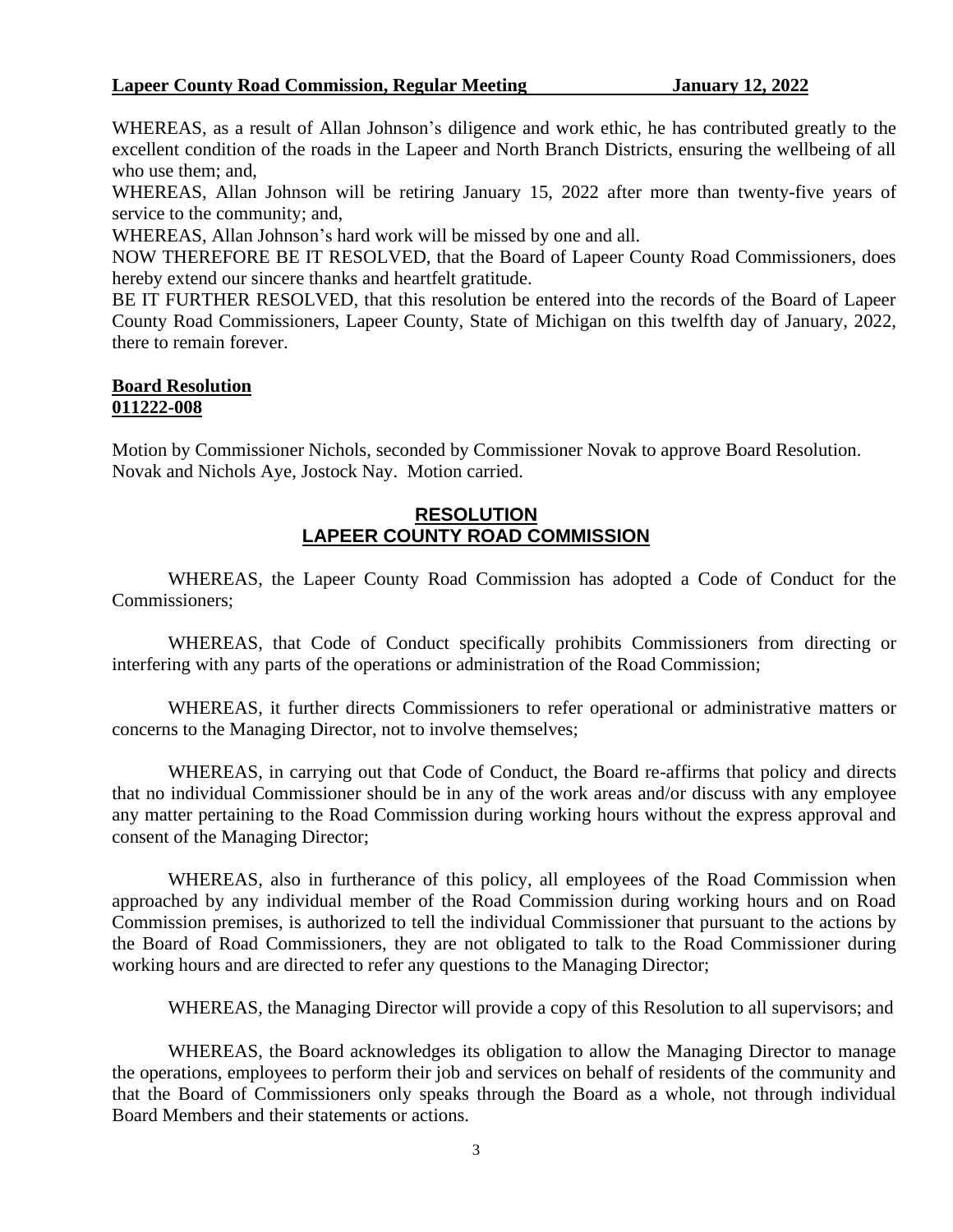# **Lapeer County Road Commission, Regular Meeting January 12, 2022**

Mr. Pearson informed on the change of Precision time clock programs, from TCK to RMS. TCK support will be discontinued. Board member payroll check stubs will be emailed.

Mr. Pearson stated brush axe work is going on in Dryden and Attica. A new John Deere Tractor will be delivered in March 2022. All are happy due to prices now being 20% higher than when we originally ordered.

Mr. Pearson said we are using a sand/salt mixture due to the frigid temperatures.

Mr. Pearson stated the more seasoned staff are sharing their winter maintenance experience with the younger guys.

Mr. Pearson informed we are preparing for the Township Meeting coming up soon.

# **Engineering Report Approval of Act 51 Changes 011222-009**

Motion by Commissioner Nichols, seconded by Commissioner Jostock to approve the Act 51 changes. Motion carried.

Mr. Gingell informed the District Forman are to review maps for the bridge policy on bridges less than 8 tons.

Mr. Gingell stated the Oxcart program is live for right of way permits.

### **Public Comment**

Mr. Ron Cischke thanked LCRC for it's great work on clearing the roads for the Gerald Nelson funeral precession.

Mr. Ron Cischke of Goodland Township also thanked the LCRC Board for it's support with the Shaw Road Project.

### **Closed Session**

Discussion of written legal opinion

### **011222-010**

Motion by Commissioner Novak, seconded by Commissioner Nichols to go into closed session for the purpose of a discussion of written legal opinion. Roll Call Vote: Novak, aye; Nichols, aye; Jostock, aye. Motion carried unanimously at 4:52pm.

#### **011222-011**

Motion by Commissioner Jostock, seconded by Commissioner Nichols to come out of closed session at 5:48pm. Roll Call Vote: Jostock, aye; Novak, aye; Nichols, aye. Motion carried.